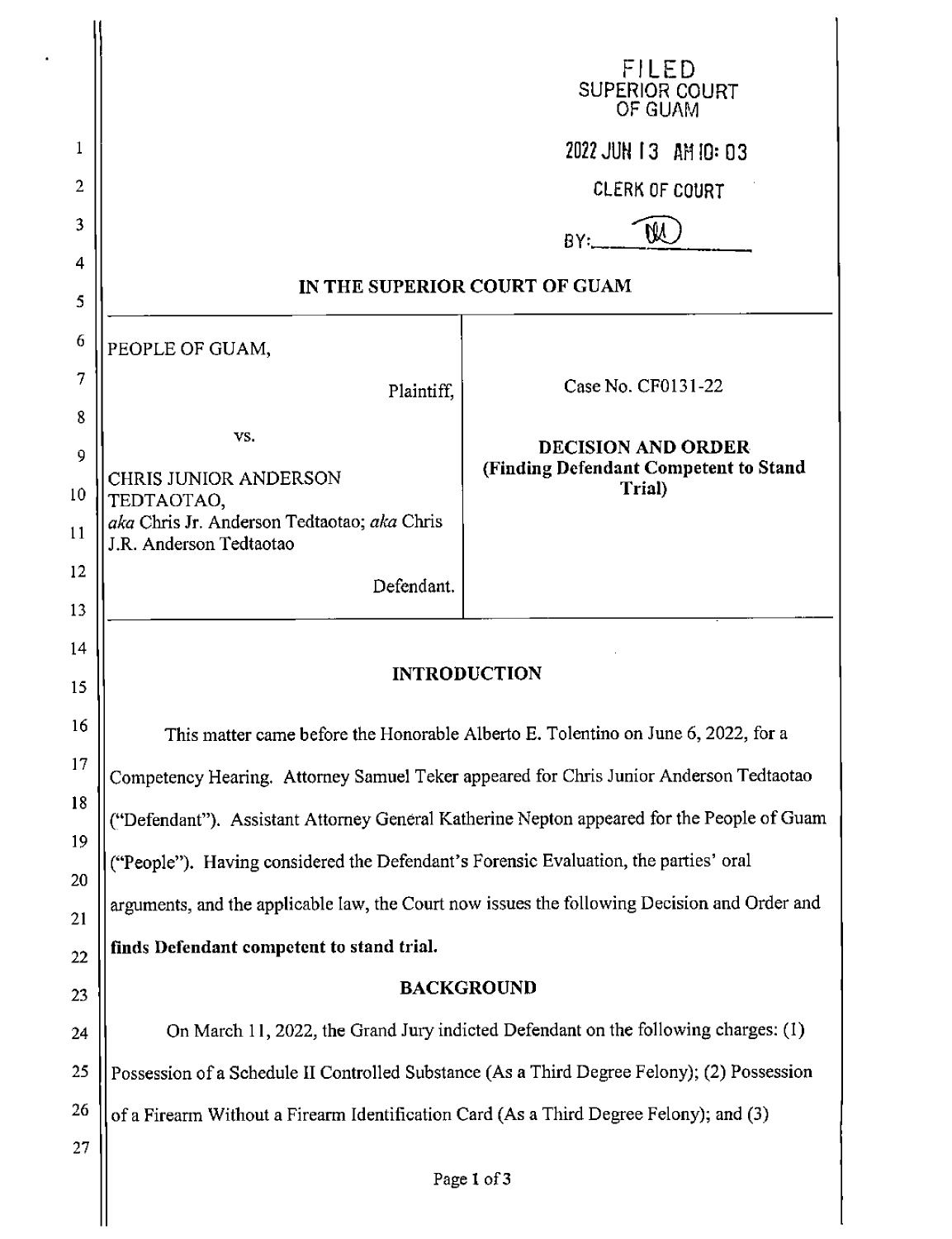I

I

I

Resisting Arrest (As a Misdemeanor). Indictment, Mar. 11, 2022. Police records indicate Defendant attempted to flee during a traffic stop. Mag. Complaint, Mar. 4, 2022. On March  $\frac{4}{4}$  23, 2022, Defendant pled Not Guilty by Reason of Mental Illness, Disease, or Defect. Minute I .  $\frac{1}{5}$  | Entry, Mar. 23, 2022. Pursuant to 9 GCA § 7.25, the Client Services and Family Counseling  $6 \parallel$  Division of the Superior Court of Guam ("CSFC") arranged for Defendant to undergo a 7 forensic evaluation with a qualified psychologist. Order for Forensic Evaluation, Mar. 24, 8 2022. On April 14, 2022, Defendant underwent his forensic evaluation with Dr. Juan Rapadas,  $9 \parallel$  an expert clinical psychologist at CSFC. Forensic Evaluation at 2, Apr. 19, 2022. The Court  $\|10\|$  held a hearing on June 6, 2022, to determine Defendant's competency to stand trial. After hearing the arguments of the parties, the Court found Defendant competent to stand trial.

I

 $\mathbf{I}$ 

## **DISCUSSION <sup>I</sup>**

"A defendant is incompetent to be proceeded against in a criminal action if, as a result 15 of mental illness ... he is unable (1) to understand the nature of the proceedings, (2) to assist  $\frac{15}{15}$  $_{16}$  || and cooperate with counsel, (3) to follow the evidence, or (4) to participate in his defense." 9 GCA  $\S$  7.37(a)(1)–(4).

18 **<sup>I</sup>** Dr. Rapadas stated in his forensic evaluation "[t]aken all past and current data in total,  $19$  ||Mr. Tedtaotao is currently competent to be proceeded against and to be sentenced based on his <sup>20</sup>  $\|\text{past IO testing results, the clinical interview, observations of Mr. Tedtaotao, history, and\|$  $21$  || current mental status which could be characterized as generally stable." Forensic Evaluation at 7. Dr. Rapadas also stated "[s]o, in my opinion, Mr. Tedtaotao did not lack substantial | capacity to know or understand what he was doing, to know or understand that his conduct was wrongful or to control his actions especially, as it pertains to his current criminal charges." Id.  $_{26}$  at 7. Defendant agrees with Dr. Rapadas's statement and does not contest his findings. Digital